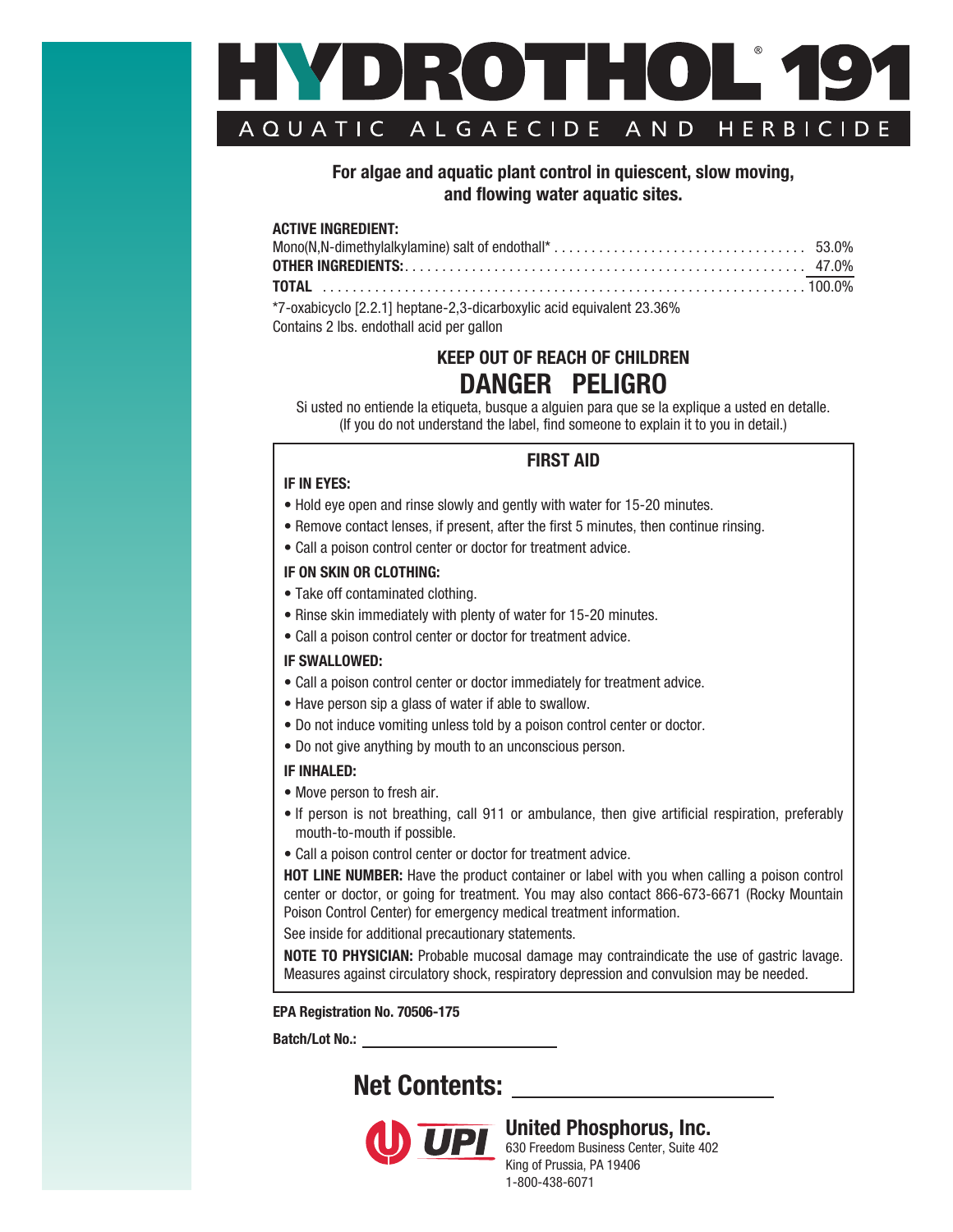## **PRECAUTIONARY STATEMENTS HAZARDS TO HUMANS AND DOMESTIC ANIMALS DANGER**

CORROSIVE. CAUSES IRREVERSIBLE EYE DAMAGE AND SKIN BURNS. MAY BE FATAL IF SWALLOWED, OR ABSORBED THROUGH SKIN. HARM-FUL IF INHALED. DO NOT GET IN EYES, ON SKIN OR ON CLOTHING. AVOID BREATHING VAPOR OR SPRAY MIST.

#### **Personal Protective Equipment (PPE)**

Mixers, loaders, applicators and other handlers must wear:

- Coveralls over long-sleeved shirt and long pants,
- Chemical-resistant footwear plus socks,
- Chemical-resistant gloves made of any waterproof material,
- Chemical-resistant headgear for overhead exposure,
- Protective eyewear,
- Chemical-resistant apron when mixing, loading, or cleaning equipment,
- NIOSH-approved respirator with a dust/mist filter with MSHA/NIOSH approval number prefix TC-21C or any N, R, P, or HE filter.

Exception: During application, the respirator need not be worn, provided that the pesticide is applied in a manner (such as direct metering or subsurface release from the rear of a vessel that is moving into the wind) such that the applicator will have no contact with the pesticide. Exception: When the product is applied in a manner in which the applicator will have no contact with the pesticide (such as direct metering or subsurface injection), coveralls need not be worn.

See Engineering Controls for additional requirements.

#### **User Safety Requirements:**

Follow the manufacturers' instructions for cleaning/maintaining PPE. If no such instructions for washables exist, use detergent and hot water. Keep and wash PPE separately from other laundry.

Discard clothing or other absorbent materials that have been drenched or heavily contaminated with this product's concentrate. Do not reuse them.

#### **Engineering Controls:**

When mixers and loaders use a closed system designed by the manufacturer to enclose the pesticide to prevent it from contacting handlers or other people AND the system is functioning properly and is used and maintained in accordance with the manufacturers written operating instructions, the handlers need not wear a respirator, provided the required respirator is immediately available for use in an emergency such as a spill or equipment breakdown.

When handlers use closed systems, enclosed cabs or aircraft in a manner that meets the requirements listed in the Worker Protection Standard (WPS) for agricultural pesticides [40 CFR 170.240(d) (4-6)], the handler PPE requirements may be reduced or modified as specified in the WPS.

#### **User Safety Recommendations**

User should:

- Wash hands thoroughly after handling and before eating, drinking, chewing gum, using tobacco, or using the toilet.
- Remove clothing/PPE immediately if pesticide gets inside. Then wash thoroughly and put on clean clothing.
- Remove PPE immediately after handling this product. Wash the outside of gloves before removing. As soon as possible, wash thoroughly and change into clean clothing.

## **ENVIRONMENTAL HAZARDS**

Do not contaminate water by cleaning of equipment or disposal of equipment washwaters.

This pesticide is highly toxic to fish and aquatic invertebrates. This pesticide is toxic to wildlife.

Treatment of algae and aquatic plants can result in oxygen loss from decomposition of dead algae and plants. This loss can cause fish suffocation. Water bodies containing very high algae or plant density should be treated in sections to prevent suffocation of fish.

## **PRODUCT INFORMATION**

Hydrothol 191 is a liquid concentrate soluble in water and is a highly effective aquatic algaecide and herbicide. Apply when target algae and plants are actively growing. Note: Susceptibility of algae may vary due to subspecies, strains or environmental conditions. Dosage rates are measured in parts per million (ppm) endothall acid.

## **DIRECTIONS FOR USE**

It is a violation of Federal law to use this product in a manner inconsistent with its labeling.

Do not apply this product in a way that will contact workers or other persons, either directly or through drift.

- When used as directed, phytotoxicity is not expected on plants or crops irrigated with Hydrothol 191 treated water, however, all species and cultivars (varieties) have not been tested.
- Undiluted Hydrothol 191 may be injurious to crops, grass, ornamentals or other foliage.
- Do not use Hydrothol 191 treated water for chemigation as interactions between Hydrothol 191 and other pesticides and fertilizers are not known.
- Do not use Hydrothol 191 in waters containing Koi or hybrid goldfish.
- Hydrothol 191 is not intended for use in small volume garden pond systems.
- Fish may be killed by dosages in excess of 0.3 parts per million (ppm).
- Do not use Hydrothol 191 in brackish or saltwater.
- Wash out spray equipment with water after each operation.
- Contact of spray concentrate (product) directly or by drift with nontarget plants or crops may result in injury.
- Do not treat more than 10% of the area at one time with doses in excess of 1 ppm in slow moving or quiescent waters.

## **HOW TO APPLY:**

Hydrothol 191 is a contact algaecide and herbicide. Apply when target algae and plants are present. Hydrothol 191 may be sprayed on the water or injected below the water surface. It may be applied as a concentrate or diluted with water depending on the equipment. Hydrothol 191 can be applied to floating algae mats as a surface application. In instances where the algae or plant(s) to be controlled is an exposed surface problem (i.e. some of the broad-leaved pond weeds) coverage is important. For best results, apply the concentrate with the least amount of water compatible with the application equipment.

#### **Drinking Water (Potable Water)**

Consult with appropriate state or local water authorities before applying this product to public waters. State or local agencies may require permits.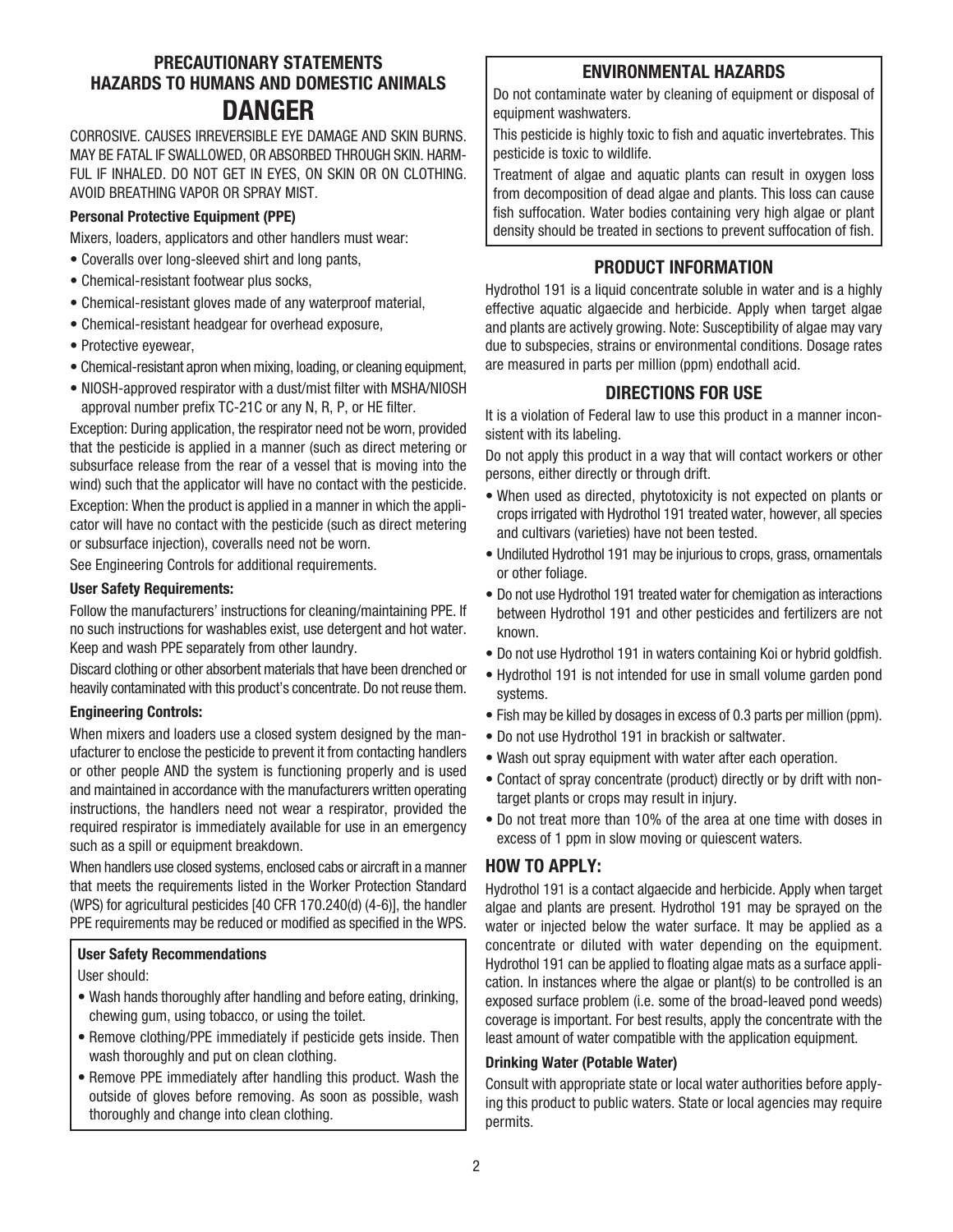The drinking water (potable water) restrictions on this label are to ensure that consumption of water by the public is allowed only when the concentration of endothall acid in the water is less than the MCL (Maximum Contamination Level) of 0.1 ppm. Applicators must consider the unique characteristics of the treated waters to assure that endothall acid concentrations in potable drinking water do not exceed 0.1 ppm at the time of consumption.

#### **For Lakes, Ponds, and other Quiescent Water Bodies:**

- For Hydrothol 191 applications, the drinking water setback distance from functioning potable water intakes in the treated water body must be greater than or equal to 600 feet.
- Note: Existing potable water intakes that are no longer in use, such as those replaced by a connection to a municipal water system or a potable water well, are not considered to be functioning potable water intakes.

#### **For Flowing Water Bodies:**

• Applicator is responsible to assure that treated water exceeding the MCL of 0.1 ppm does not enter potable water intakes. For Hydrothol 191 applications, potable water intakes must be closed when treated water exceeding the MCL of 0.1 ppm is present at the intake. In the event the water intake cannot be closed (when treated water is present that exceeds 0.1 ppm), treatments must only be made downstream from the intake in order to assure Hydrothol 191 treated water above 0.1 ppm does not enter the potable water system.

## **QUIESCENT OR SLOW MOVING WATER TREATMENTS: SURFACE OR INJECTED APPLICATIONS**

**ALGAE CONTROL:** Hydrothol 191 is effective on a broad range of planktonic, filamentous, and branched algae. Note: Susceptibility of algae may vary due to subspecies, strains or environmental conditions. Generally rates of 0.05 to 0.3 ppm (0.6-3.6 pints per acre foot) are effective for the control of algae. Repeat applications when algae reappear and reach treatment levels. Dosages may be increased (from 0.3 to 3.0 ppm) where greater longevity of control is desired or to improve efficacy on species that prove difficult to control. Due to the potential for fish toxicity at higher rates, it is suggested that applications above 0.3 ppm be made only by commercial applicators as marginal or sectional treatments.

**FLOATING ALGAE MATS:** Apply Hydrothol 191 when algae is actively growing. Spray Hydrothol 191 over-the-top of floating algae mats using a 3-5% spray solution (based on volume). Use a minimum of 0.5 gal. per surface acre with adequate water volume to assure complete coverage. When used in this manner, coverage is critical; only the algae sprayed will be controlled. Any submerged algae will require additional treatment as described in the ALGAE CONTROL section of this label. Results are usually observed in a few days on algae.

**SUBMERGED AQUATIC PLANTS:** Apply Hydrothol 191 at 1 to 5 ppm (1.4 gallons to 6.8 gallons per acre foot) for control of aquatic plants. Due to potential fish toxicity, Hydrothol 191 use for submerged aquatic plant control is suggested to be made only by commercial applicators as marginal or sectional treatments. Use application rates over 1.0 ppm only on very narrow margins or in areas where some fish kill is not objectionable.

## **RATES FOR SURFACE OR INJECTED APPLICATIONS TO QUIESCENT OR SLOW-MOVING WATER:**

| <b>Algae or Plant</b>                              | Rate<br>ppm<br>endothall<br>acid | <b>Amount of</b><br><b>Hydrothol 191</b><br>per<br>Acre Ft. |
|----------------------------------------------------|----------------------------------|-------------------------------------------------------------|
| Algae                                              | $0.05 - 3.0$                     | $0.6 - 36$ pints                                            |
| Planktonic, Filamentous, Branched                  |                                  |                                                             |
| (Use in California limited to Cladophora,          |                                  |                                                             |
| Pithophora, Spirogyra, Chara)                      |                                  |                                                             |
| <b>Aquatic Plants</b>                              |                                  |                                                             |
| Fanwort, a,b,c Cabomba caroliniana                 | $2.0 - 5.0$                      | 2.7-6.8 gals.                                               |
| Brazilian Elodea, Egeria densa                     | $2.0 - 5.0$                      | 2.7-6.8 gals.                                               |
| Elodea, <i>Elodea canadensis</i>                   | $2.0 - 5.0$                      | 2.7-6.8 gals.                                               |
| Hydrilla, Hydrilla verticillata                    | $1.0 - 5.0$                      | $1.4 - 6.8$ gals.                                           |
| Hygrophila, <sup>a,b,c</sup> Hygrophila polysperma | $2.0 - 5.0$                      | 2.7-6.8 gals.                                               |
| Eelgrass, Vallisneria americana                    | $2.0 - 5.0$                      | 2.7-6.8 gals.                                               |
| Coontail, Ceratophyllum spp.                       | $1.5 - 5.0$                      | 2.0-6.8 gals.                                               |
| Horned Pondweed, <sup>c</sup>                      | $1.5 - 5.0$                      | 2.0-6.8 gals.                                               |
| Zannichellia palustris                             |                                  |                                                             |
| Milfoil, Myriophyllum spp.                         | $1.5 - 5.0$                      | 2.0-6.8 gals.                                               |
| Sago Pondweed, Stuckenia pectinata                 | $1.0 - 5.0$                      | 1.4-6.8 gals.                                               |
| Naiad, <i>Najas</i> spp.                           | $1.5 - 5.0$                      | 2.0-6.8 gals.                                               |
| Pondweed, <i>Potamogeton</i> spp.                  | $0.75 - 5.0$                     | $1.0 - 6.8$ gals.                                           |
| Including:                                         |                                  |                                                             |
| American, P. nodosus                               | $1.5 - 5.0$                      | 2.0-6.8 gals.                                               |
| Largeleaf (Bass Weed), P. amplifolius              | $1.5 - 5.0$                      | 2.0-6.8 gals.                                               |
| Curlyleaf, P. crispus                              | $0.75 - 5.0$                     | $1.0 - 6.8$ gals.                                           |
| Flatstem, P. zosteriformis                         | $1.5 - 5.0$                      | 2.0-6.8 gals.                                               |
| Floating-leaf, P. natans                           | $1.0 - 5.0$                      | $1.4 - 6.8$ gals.                                           |
| Illinois, P. illinoensis                           | $1.25 - 5.0$                     | 1.7-6.8 gals.                                               |
| Narrowleaf, P. pusillus                            | $1.0 - 5.0$                      | $1.4 - 6.8$ gals.                                           |
| Threadleaf, P. filiformis                          | $1.5 - 5.0$                      | 2.0-6.8 gals.                                               |
| Variable Leaf, P. diversifolius                    | $1.0 - 5.0$                      | 1.4-6.8 gals.                                               |
| Water Stargrass, <sup>a,c</sup> Heteranthera spp.  | $1.5 - 5.0$                      | 2.0-6.8 gals.                                               |

a Not for this use in California

**b Suppression only** 

c Not for this use in New York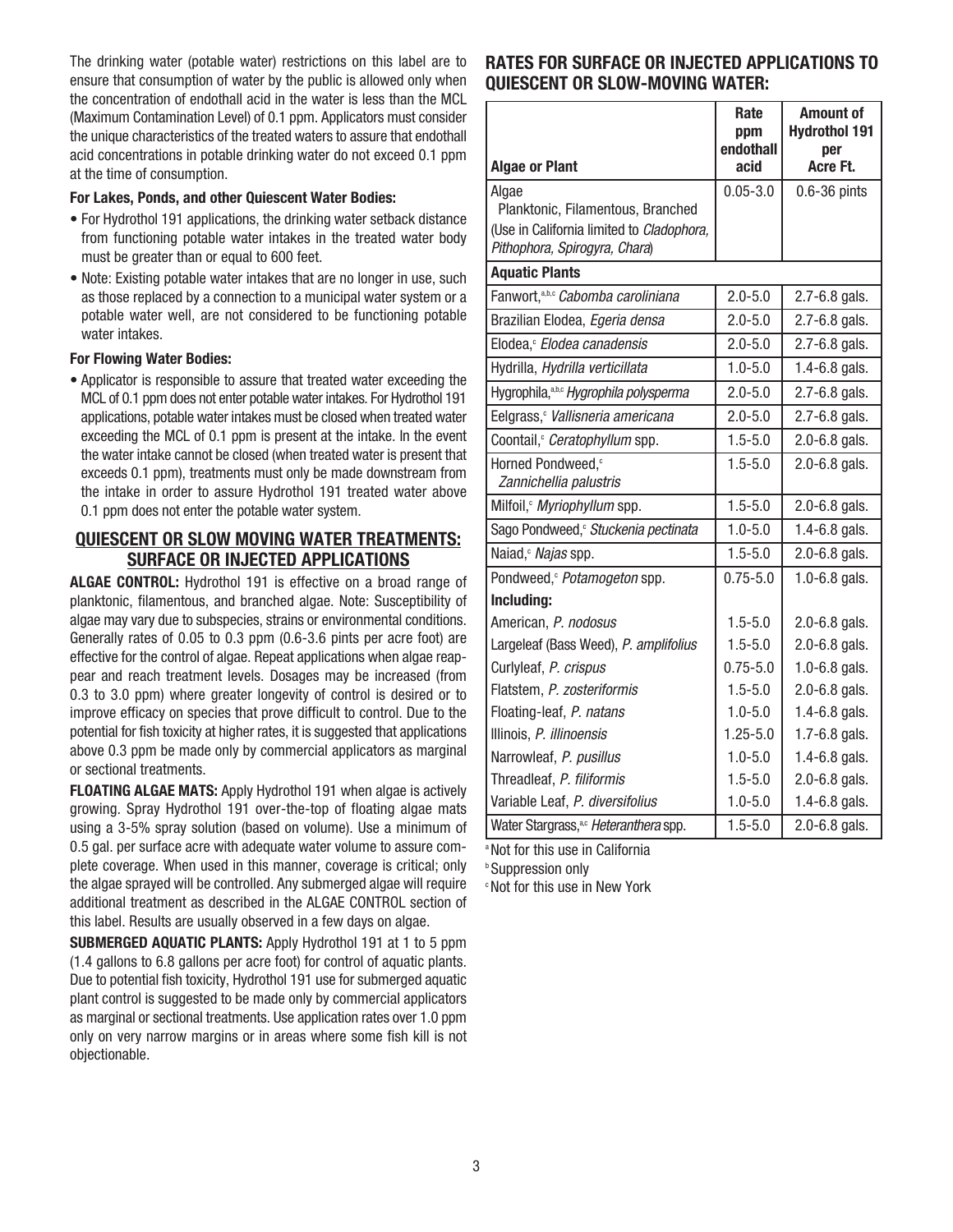## **FLOWING WATER TREATMENTS (WITH THE EXCEPTION OF IRRIGATION CANALS): DRIP OR METERING SYSTEMS**

For algae and aquatic plant control in flowing water, Hydrothol 191 use rates can be found in the following chart. Apply Hydrothol 191 in a manner to achieve the desired rate and adequate mixing so Hydrothol 191 is distributed throughout the entire water column. Adequate concentration (rate) and exposure time (length of treatment) will impact Hydrothol 191 efficacy on the target algae and plant species. Although Hydrothol 191 is a contact algaecide and herbicide, adequate exposure time is critical. The following rate chart has been developed based on Concentration Exposure Time (CET) data for Hydrothol 191. The CET concept allows rates and the length of exposure to be adjusted for different treatment scenarios.

**FLOATING ALGAE MATS:** Apply Hydrothol 191 when algae is actively growing. Spray Hydrothol 191 over-the-top of floating algae mats using a 3-5% spray solution (based on volume). Use a minimum of 0.5 gal. per surface acre with adequate water volume to assure complete coverage. When used in this manner, coverage is critical; only the algae sprayed will be controlled. Any submerged algae will require additional treatment as described in the ALGAE CONTROL section of this label. Results are usually observed in a few days on algae.

## **RATES FOR DRIP OR METERING APPLICATION TO FLOWING WATER (WITH THE EXCEPTION OF IRRIGATION CANALS):**

|                                                                            | Rate<br>ppm    |                 |                                                                                   |
|----------------------------------------------------------------------------|----------------|-----------------|-----------------------------------------------------------------------------------|
| <b>Target Species</b>                                                      | endothall acid | <b>Duration</b> | <b>Restrictions</b>                                                               |
| Algae:<br>Planktonic, Filamentous, Branched                                | $0.05 - 3.0$   | $6-120$ hours   | A maximum of 30 ppm per growing season,<br>not to exceed 5 ppm per application.   |
| (Use in California limited to Cladophora, Pithophora,<br>Spirogyra, Chara) |                |                 | Do not apply more than a total of 5 ppm<br>within a 7-day interval.               |
| <b>Plants:</b><br>Fanwort, a,b,c Cabomba caroliniana                       | $0.2 - 5.0$    | 6-120 hours     | There is no Pre-harvest Interval (PHI) for<br>crops irrigated with treated water. |
| Coontail, <i>Ceratophyllum</i> spp.                                        |                |                 |                                                                                   |
| Elodea, <i>Elodea canadensis</i>                                           |                |                 |                                                                                   |
| Hydrilla, Hydrilla verticillata                                            |                |                 |                                                                                   |
| Hygrophila, <sup>a,b,c</sup> Hygrophila polysperma                         |                |                 |                                                                                   |
| Milfoil, Myriophyllum spp.                                                 |                |                 |                                                                                   |
| Naiad, Majas spp.                                                          |                |                 |                                                                                   |
| Pondweed, <i>Potamogeton</i> spp.                                          |                |                 |                                                                                   |
| Water Stargrass, <sup>a,c</sup> Heteranthera spp.                          |                |                 |                                                                                   |
| Eelgrass, Vallisneria americana                                            |                |                 |                                                                                   |
| Horned Pondweed, <sup>c</sup> Zannichellia palustris                       |                |                 |                                                                                   |
| Sago Pondweed, Stuckenia pectinata                                         |                |                 |                                                                                   |

<sup>a</sup> Not for this use in California

**Suppression only** 

c Not for this use in New York

**Restriction for flowing waters used for irrigation of food crops:** Do not apply more than 30 ppm per growing season, not to exceed 5 ppm per application. Do not apply more than a total of 5 ppm within a 7-day interval.

**Note:** There is no Pre-harvest Interval (PHI) for crops irrigated with treated water.

To calculate the amount of Hydrothol 191 required for a particular treatment use the following formula:

**[Cubic Feet per Second (CFS) X Length of Treatment (hrs.) X Rate (ppm)] x 0.11198 = Gallons of Hydrothol 191 Needed for Treatment**

To calculate the amount of Hydrothol 191 to be applied per hour use the following formula:

**Gallons of Hydrothol 191 per hour = Total Gallons of Hydrothol 191 / Length of Treatment (hrs.)**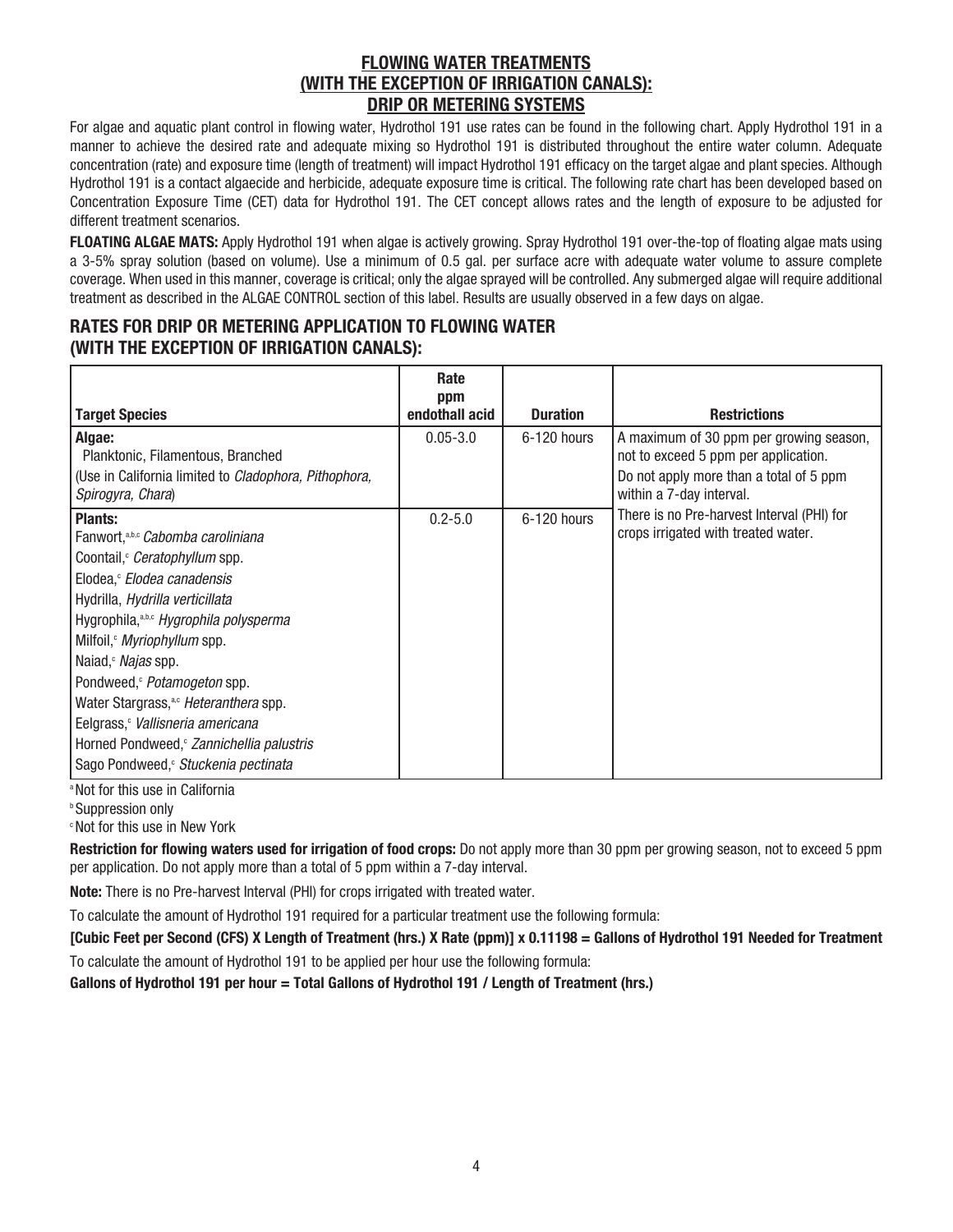## **STORAGE AND DISPOSAL**

Do not contaminate water, food, or feed by storage and disposal.

**Pesticide Storage:** Store in the original container. Do not store in a manner where cross-contamination with other pesticides, fertilizers, food or feed could occur. In the event of a spill during handling or storage, absorb with sand or other inert material and dispose of absorbent in accordance with the Pesticide Disposal instructions listed below.

**Pesticide Disposal:** Pesticide wastes are acutely hazardous. Improper disposal of excess pesticide, spray mixture, or rinsate is a violation of Federal law. If these wastes cannot be disposed of by use according to label instructions, contact your State Pesticide or Environmental Control Agency, or the Hazardous Waste representative at the nearest EPA Regional Office for guidance.

## **Container Handling:**

(for Nonrefillable containers)

**Nonrefillable container. Do not reuse or refill this container.** Triple rinse or pressure rinse container promptly after emptying.

## For containers 5 gallons or less:

Triple rinse as follows: Empty the remaining contents into application equipment or a mix tank and drain for 10 seconds after the flow begins to drip. Fill the container 1/4 full with water and recap. Shake for 10 seconds. Pour rinsate into application equipment or a mix tank or store rinsate for later use or disposal. Drain for 10 seconds after the flow begins to drip. Repeat this procedure two more times.

Or

Pressure rinse as follows: Empty the remaining contents into application equipment or a mix tank and continue to drain for 10 seconds after the flow begins to drip. Hold container upside down over application equipment or mix tank or collect rinsate for later use or disposal. Insert pressure rinsing nozzle in the side of the container, and rinse at about 40 PSI for at least 30 seconds. Drain for 10 seconds after the flow begins to drip.

## For containers more than 5 gallons:

Triple rinse as follows: Empty the remaining contents into application equipment or a mix tank. Fill the container 1/4 full with water. Replace and tighten closures. Tip container on its side and roll it back and forth, ensuring at least one complete revolution, for 30 seconds. Stand container on its end and tip it back and forth several times. Turn the container over onto its other end and tip it back and forth several times. Empty the rinsate into application equipment or a mix tank or store rinsate for later use or disposal. Repeat this procedure two more times. Or

Pressure rinse as follows: Empty the remaining contents into application equipment or a mix tank. Insert pressure rinsing nozzle in the side of the container, and rinse at about 40 PSI for at least 30 seconds. Pour or pump rinsate into application equipment or rinsate collection system. Drain for 10 seconds after the flow begins to drip.

Then offer for recycling if available or puncture and dispose of in a sanitary landfill, or by incineration, or, if allowed by state and local authorities, by burning. If burned, stay out of smoke.

## (for Refillable containers)

**Refillable container. Refill this container with pesticide only. Do not use this container for any other purpose.** Cleaning the container before final disposal is the responsibility of the person disposing of the container. Cleaning before refilling is the responsibility of the refiller. To clean the container before final disposal empty the remaining contents from this container into application equipment or mix tank. Fill the container about 10 percent full with water. Agitate vigorously or recirculate water with the pump for 2 minutes. Pour or pump rinsate into application equipment or rinsate collection system. Repeat this rinsing procedure two more times. Then offer for recycling if available or reconditioning if appropriate or puncture and dispose of in a sanitary landfill, or by other procedures approved by state and local authorities.

## **EMERGENCY TELEPHONE NUMBERS CHEMTREC: (800) 424-9300 MEDICAL: (866) 673-6671 Rocky Mountain Poison Control Center**